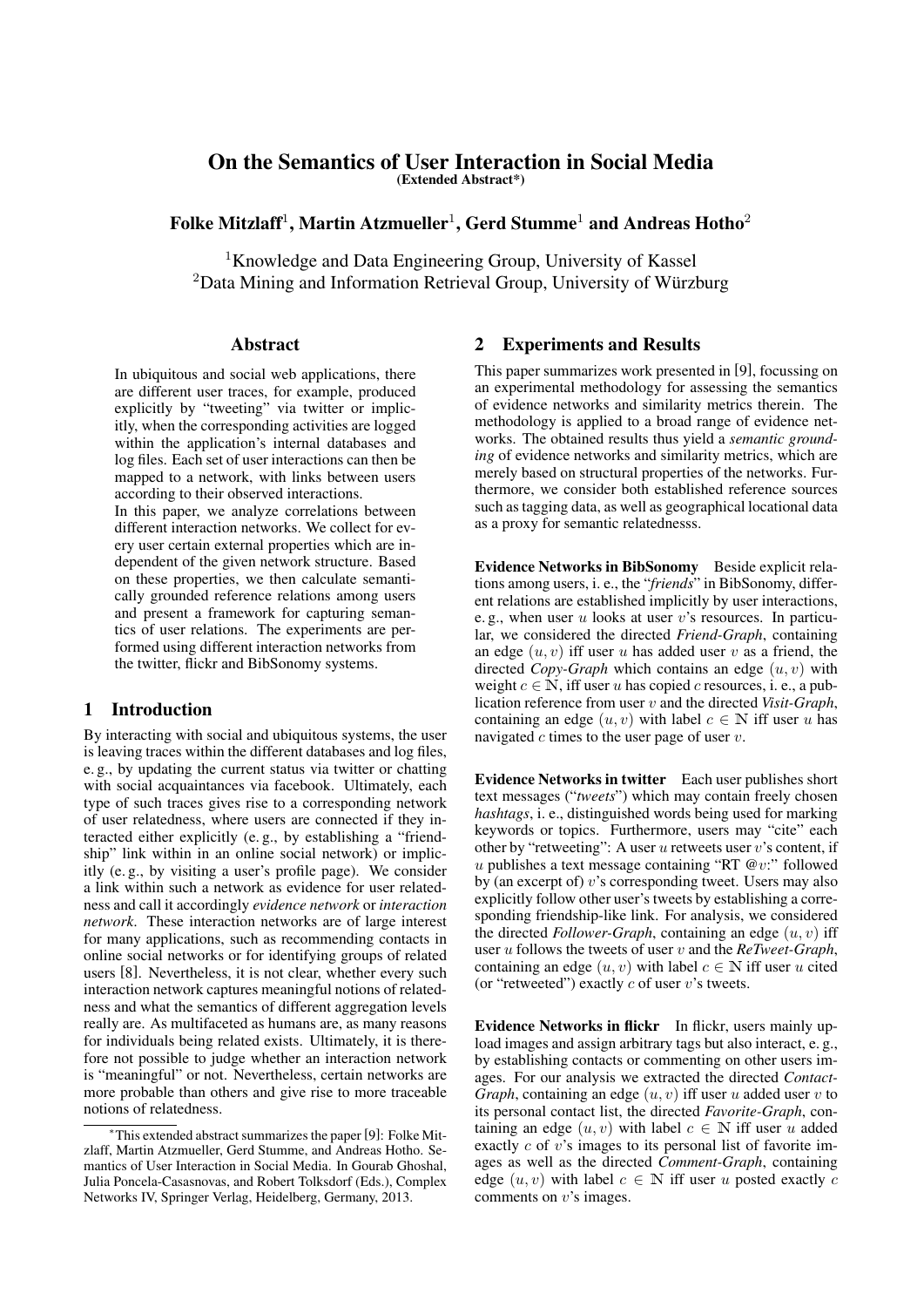|              | $ V_i $   | $E_i$        | $\overline{d}$                  | #sec      | <b>SCC</b>  |
|--------------|-----------|--------------|---------------------------------|-----------|-------------|
| Copy         | 1,427     | 4,144        | $2 \cdot 10^{-3}$               | 1,108     | 309         |
| <b>Visit</b> | 3,381     | 8,214        | $10^{-3}$                       | 2,599     | 717         |
| Friend       | 700       | 1,012        | $2 \cdot 10^{-3}$               | 515       | 17          |
| ReTweet      | 826, 104  | 2, 286, 416  | $3, 4 \cdot 10^{-6}$            | 699,067   | 123,055     |
| Follower     | 1,486,403 | 72,590,619   | $3, 3 \cdot 10^{-5}$            | 198,883   | 1, 284, 201 |
| Comment      | 525, 902  | 3, 817, 626  | $1, 4 \cdot 10^{-5}$            | 472, 232  | 53, 359     |
| Favorite     | 1,381,812 | 20, 206, 779 | $1, 1 \cdot \overline{10^{-5}}$ | 1,305,350 | 76,423      |
| Contact      | 5,542,705 | 119,061,843  | $3, 9 \cdot 10^{-6}$            | 4,820,219 | 722, 327    |

Table 1: High level statistics for all networks with density  $d$ , the number of strongly connected components #scc and the size of the largest strongly connected component SCC.

General Structural Properties Table 1 summarizes major graph level statistics for the considered networks which range in size from thousands of edges (e. g., the Friend-Graph) to more than one hundred million edges (flickr's Contact-Graph). All networks obtained from BibSonomy are complete and therefore not biased by a previous crawling process. In return, effects induced by limited network sizes have to be considered.

### 3 Analysis of Network Semantics

In the following, we tackle the problem of assessing the "meaning" of relations among pairs of vertices within such a network. This analysis then gives insights into the question, whether and to which extent the networks give rise to a common notion of *semantic relatedness* among the contained vertices. For this, we apply an experimental methodology, which was previously used for assessing semantical relationships within co-occurrence networks [10]. The basic idea is simple: We consider well founded notions of relatedness, which are naturally induced by external properties of the corresponding vertex sets, as, e. g., similarity of the applied tag assignments in BibSonomy or geographical distance between users in twitter. We then compute for each pair of vertices within a network these "semantic" similarity metrics and correlate them with different measures of structural similarity in the considered network.

#### 3.1 Vertex Similarities

Below, we apply two well-established similarity functions in corresponding unweighted variants, namely the cosine similarity COS and the Jaccard Index JC as well as the corresponding weighted variants  $\widetilde{COS}$  and  $\widetilde{JC}$ , following the presentation in [2]. Additionally we apply a modification of the *preferential PageRank* which we adopted from our previous work on folksonomies [3]: For a column stochastic adjacency matrix A and damping factor  $\alpha$ , the *global* PageRank vector  $\vec{w}$  with uniform *preference vector*  $\vec{p}$  is given as the fixpoint of  $\vec{w} = \alpha A \vec{w} + (1 - \alpha)\vec{p}$ . In case of the *preferential PageRank* for a given node i, only the corresponding component of the preference vector is set. For vertices  $x, y$  we set accordingly  $PPR(x, y) := \vec{w}_{(x)}[y]$ , that is, we compute the preferential PageRank vector  $\vec{w}_{(x)}$ for node  $x$  and take its  $y'$ th component. We calculate the adopted preferential PageRank score by subtracting the global PageRank score PR from the preferential PageRank score in order to reduce frequency effects and set

$$
PPR+(x,y) := PPR(x,y) - PR(x,y).
$$

#### 3.2 Semantic Reference Relations

For assessing the semantic similarity of two nodes within a network, we consider the similarity of users based on the applied tags or hashtags, respectively, and the geographical distance of users in twitter and flickr.

Tag Similarity In the context of social tagging systems like BibSonomy, the cosine similarity is often used for measuring semantic relatedness (see, e. g., [1]).

We compute the cosine similarity in the vector space  $\mathbb{R}^T$ , where, for user u, the entries of the vector  $(u_1, \ldots, u_T) \in$  $\mathbb{R}^T$  are defined by  $u_t := w(u, t)$  for tags t where  $w(u, t)$  is the number of times user  $u$  has used tag  $t$  to tag one of her resources (in case of BibSonomy and flickr) or the number of times user  $u$  has used hash tag  $t$  in one of her tweets.

Geographical Distance In twitter and flickr, users may provide an arbitrary text for describing his or her location. Accordingly, these location strings may either denote a place by its geographic coordinates, a semi structured place name (e. g., "San Francisco, US"), a colloquial place name (e. g., "Motor City" for Detroit) or just a fantasy name. Also the inherent ambiguity of place names (consider, e. g., "Springfield, US") renders the task of *exactly* determining the place of a user impossible. Nevertheless, by applying best matching approaches, we assume that geographic locations can be determined up to a given uncertainty and that significant tendencies can be observed by averaging over many observations.

We used Yahoo!'s Placemaker<sup>™</sup> API for matching user provided location strings to geographic locations with automatic place disambiguation. In case of flickr, we obtained geographic locations for 320, 849 users and in case of twitter for 294, 668 users. Geographical distance of users is then simply given by the distance of the centroids for the correspondingly matched places.

#### 3.3 Grounding of Shortest Path Distance

For analyzing the interdependence of *semantic* and *structural* similarity between users, we firstly consider a very basic measure of structural relatedness between two nodes in a network, namely their respective shortest path distance. We ask, whether users which are direct neighbors in an evidence network tend to be more similar than distant users. That is, for every shortest path distance  $d$  and every pair of nodes  $u, v$  with a shortest path distance  $d$ , we calculated the average corresponding similarity scores  $COS(u, v)$ ,  $JC(u, v)$ ,  $PPR(u, v)$  with variants and geographic distance. To rule out statistical effects, we repeated for each network G the same calculations on shuffled null model graphs.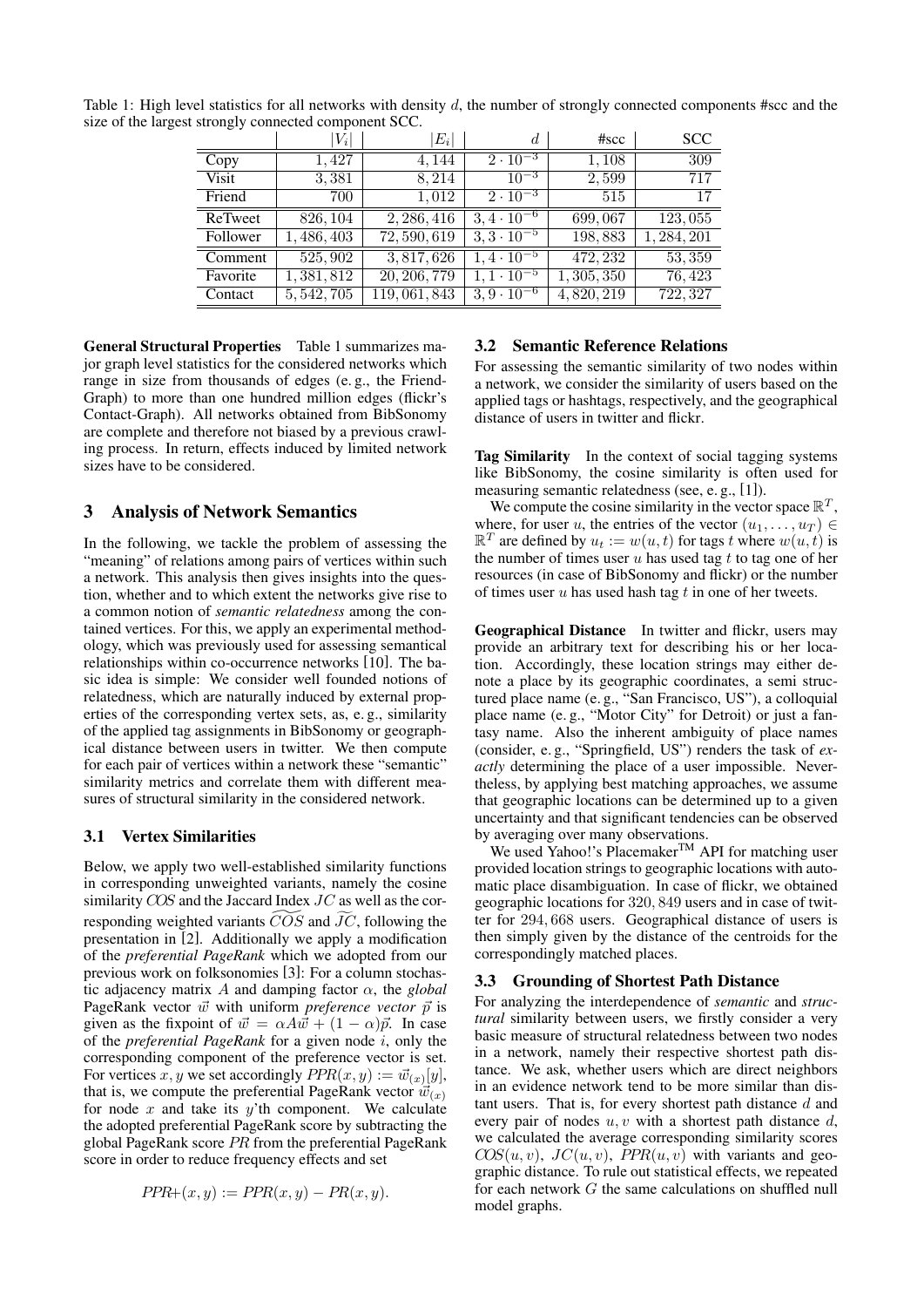

Figure 1: Average pairwise cosine similarity based on the users' tag assignments relative to the shortest path distance in the respective networks where the global average is depicted in gray and the point size scales logarithmically with the number of pairs.



Figure 2: Shortest path distance vs. average pairwise geographic distance in flickr. The global average is depicted in gray and the point size scales logarithmically with the number of pairs.

Semantic Similarity Figure 1 shows the resulting plots for each considered network separately. Though the obtained average similarity scores vary greatly in magnitude for different networks (e. g., a maximum of 0.22 for the Friend-Graph in BibSonomy compared to a maximum of 0.1 for the Visit-Graph), they also share a common pattern: Direct neighbors are in average significantly more similar than distant pairs of users. And with a distance of two to three, users tend to be less similar than in average (in case of the ReTweet graph, users are more similar than in average up to a distance of eight). For the Visit-Graph, the Comment-Graph, the Follower-Graph and the ReTweet graph, the average similarity scores approach the global average similarity again. For distances around a network's diameter, the number of observations is too small, resulting in less pronounced tendencies for very distant nodes.

Geographic Distance For average geographic distances of users in flickr and twitter, we repeated the same calculations, as depicted in Figure 2. Firstly, we note the overall tendency, that direct neighbors tend to be located more closely than distant pairs of users within a network. Additionally, the average geographic distance of users then approaches the global average, and increases again after a certain plateau. As for the ReTweet-Graph, the average geographic distance remains at the global average level, once reached at a shortest path distance of ten.

Discussion It is worth emphasizing, that in all considered evidence networks, the relative position of users already gives rise to a semantically grounded notion of relatedness, even in case of implicit networks, which are merely aggregated from usage logs as, e. g., the Visit-Graph. But one has to keep in mind that all observed tendencies are the result of averaging over a very large number of observations (e. g., 34, 282, 803, 978 pairs of nodes at distance four in the Follower-Graph). Therefore, we cannot deduce geographic proximity from topological proximity for a given pair of users, as even direct neighbors in the Follower-Graph are in average located 4, 000 kilometers apart from

each other. But the proposed analysis aims at revealing semantic tendencies within a network and for comparing different networks (e. g., the Retweet-Graph better captures geographic proximity of direct neighbors in the graph).

#### 3.4 Grounding of Structural Similarity

We now turn our focus towards different measures of structural similarity for nodes within a given network. There is a broad literature on such similarity metrics for various applications, such as link prediction [7] and distributional semantics [4; 10]. We thus extend the question under consideration in Section 3.3, and ask, which measure of structural similarity best captures a given semantically grounded notion of relatedness among users. In the scope of the present work, we consider the cosine similarity and Jaccard index, which are based only on the direct neighborhood of a node as well as the (adjusted) preferential PageRank similarity which is based on the whole graph structure (refer to Section 3.1 for details).

Ultimately, we want to visualize correlations among structural similarity in a network and semantic similarity, based on external properties of nodes within it. We consider, again, semantical similarity based on users' tag assignments in BibSonomy, flickr and hash tag usage in twitter as well as geographic distance of users in flickr and twitter. In detail: For a given network  $G = (V, E)$  and structural similarity metric S, we calculate for every pair of vertices  $u, v \in V$  their structural similarity  $S(u, v)$  in G as well as their semantic similarity and geographic distance. For visualizing correlations, we create plots with structural similarity at the x-axis and semantic similarity at the y-axis. As plotting the raw data points is computationally infeasible (in case of the Contact-Graph 30, 721, 580, 000, 000 data points), we binned the x-axis and calculated average semantical similarity scores per bin. As the distribution of structural similarity scores is highly skewed towards lower similarity scores (most pairs of nodes have very low similarity scores), we applied logarithmic binning, that is, for a structural similarity score  $x \in [0,1]$  we determined the corresponding bin via  $\lfloor \log(x \cdot b^N) \rfloor$  for given number of bins N and suitable base b. Pragmatically, we determined the base relative to the machine's floating point precision  $\epsilon$ resulting in  $b := \epsilon^{\frac{-1}{N}}$ .

Semantic Similarity Figure 3 shows the obtained results for each considered network separately. We firstly note, that the cosine similarity metric and the Jaccard index are highly correlated. Secondly, the adjusted preferential PageRank similarity consistently outperforms the other similarity metrics with respect to magnitude and monotonicity (except for BibSonomy's Friend-Graph and flickr's Contact-Graph).

Geographic Distance As for geographic distances, Figure 4 shows the observed correlations for structural similarity in the different evidence networks and the corresponding average pairwise distance. In all but flickr's Favorite-Graph, for both local neighborhood based similarity metrics COS and JC, the average distance first decreases, but then increases again. This behavior is most pronounced in twitter's ReTweet-Graph. In the Favorite-Graph, both COS and JC monotonically decrease with increasing similarity score. On the other hand, the average distance decreases monotonically with increasing preferential PageRank score PPR consistently in all considered networks, ex-